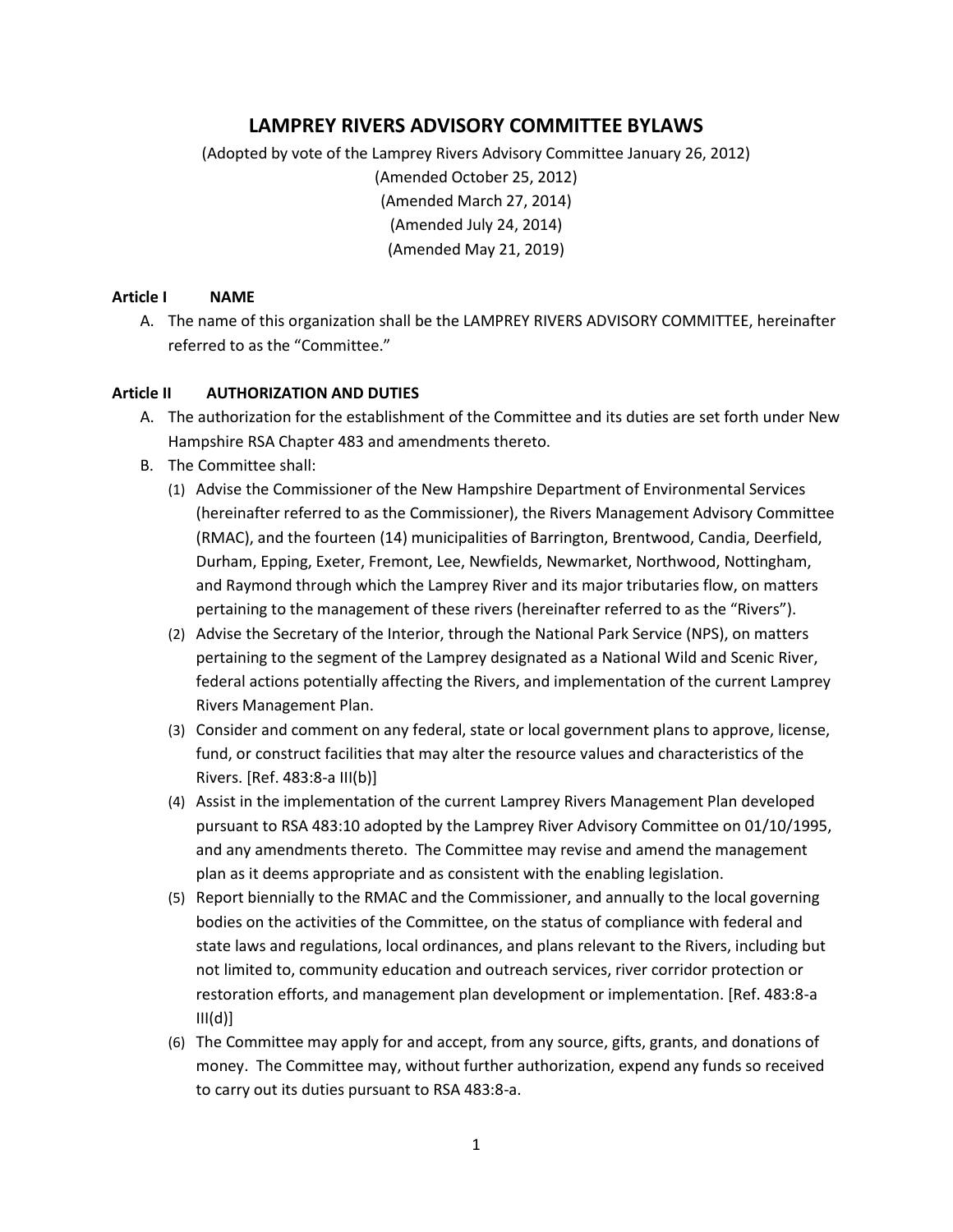(7) Upon the dissolution of the Committee, assets shall be distributed to a non-profit entity with a similar mission.

### **Article III MEMBERSHIP**

- A. Members of the Committee shall be appointed in accordance with RSA 483:8-a.
- B. No more than four (4) members shall be appointed to the Committee from any of the municipalities named in Article II B(1). All members of the Committee shall be New Hampshire residents. In the event of a member's resignation, a new member shall be appointed to represent the governing body of the resigning member's municipality.
- C. The Committee shall be composed of members who represent a broad range of interests in the vicinity of the Lamprey Rivers watershed. These interests shall include, but not be limited to, local government, business, conservation interests, recreation, agriculture, and riparian landowners. If an interest is not represented by the local governing bodies, a member from the vicinity of the Lamprey Rivers watershed may be appointed to the Committee in accordance with Article III A who will represent that interest.
- D. Each member shall serve a term of three (3) years and may be re-appointed for successive terms.
- E. In the event that any member is absent from four (4) or more consecutive meetings without excuse/notification, the Chairperson may request the appointment of another person to represent the municipality or area of interest. The Chairperson may also request the resignation of the absent member.
- F. All vacancies shall be filled as soon as possible with another representative from the same municipality and/or representing the same area of interest.
- G. Associate members may be appointed to the Committee annually by majority vote of full Committee members. Associate members are non-voting members of the Committee, but may engage in all remaining regular activities of the Committee. Associate membership is open to the residents of all towns within the Lamprey River Watershed.

# **Article IV OFFICERS AND DUTIES**

- A. The officers of the Committee shall consist of a Chairperson, Vice-Chairperson, Secretary, and Treasurer.
- B. The duties of the Chairperson shall be as follows:
	- (1) Work with other Committee officers to determine meeting agendas (The Committee, by majority vote, may add items to or remove them from the agenda.)
	- (2) Ensure that the New Hampshire Department of Environmental Services (NHDES) Rivers Coordinator and NPS River Manager receive copies of agendas, minutes, and all documents relative to the LRAC's activities
	- (3) Preside over LRAC meetings
	- (4) Represent the LRAC as required before local, state and federal governments and public and private agencies in carrying out the LRAC duties
	- (5) Act as LRAC spokesperson and point of contact in the public domain
	- (6) Implement decisions of the LRAC regarding expenditure of LRAC funds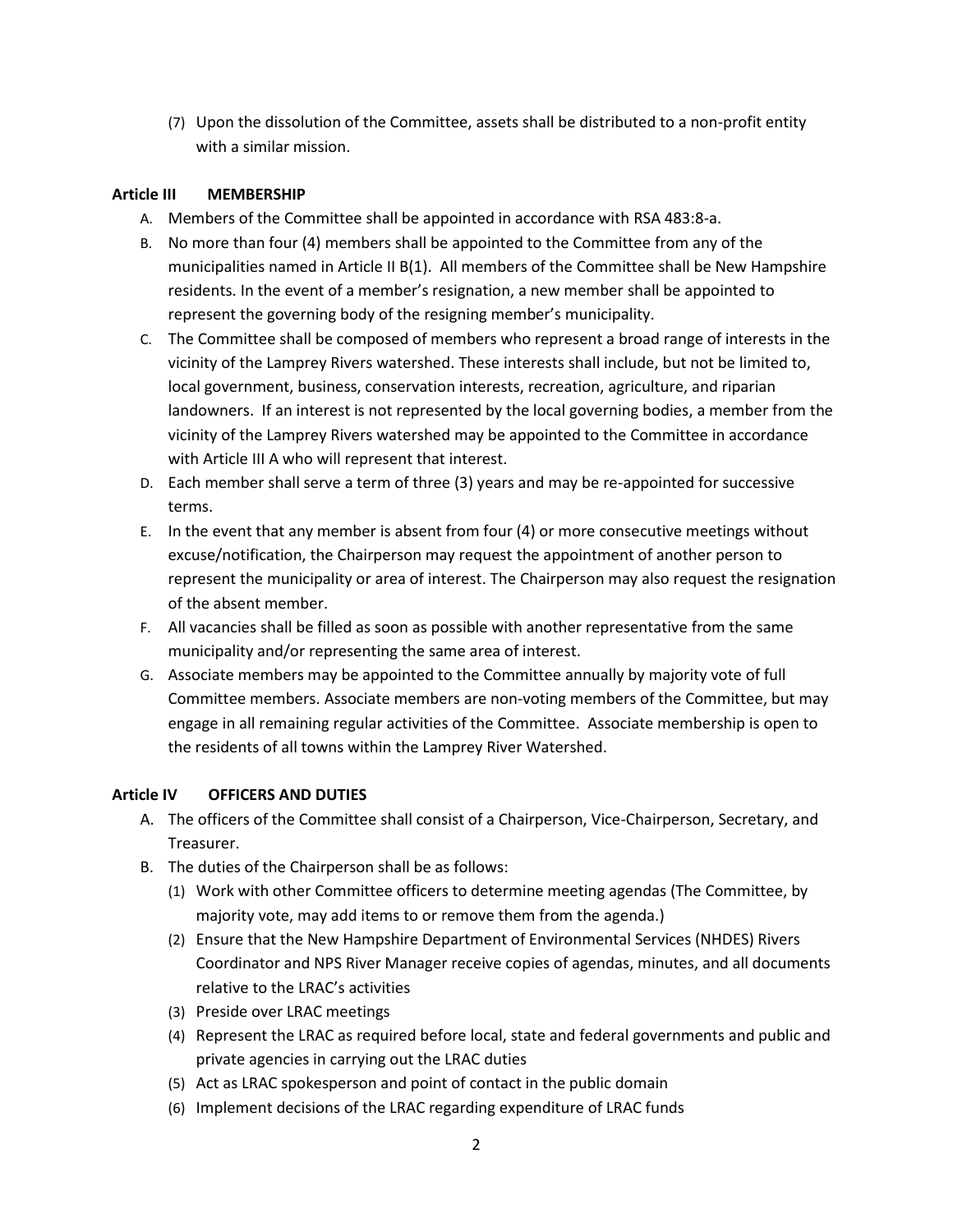- (7) Review subcommittee work plans
- (8) Fulfill responsibilities and conduct business in accordance with LRAC Bylaws.
- C. The duties of the Vice-Chairman shall be to:
	- (1) Act for the Chairperson in his/her absence
	- (2) Assume such other duties as may be assigned by the Chairperson or the Committee.
- D. The duties of the Secretary shall be to:
	- (1) Record and disseminate the minutes of LRAC meetings, including member attendance
	- (2) Maintain a historical file of said minutes
	- (3) Post notice of upcoming Committee meetings as indicated in Article VII A, and keep a record of all such notices
	- (4) Assist the Chairperson in correspondence as needed
	- (5) Maintain a historical file of official LRAC correspondence
	- (6) Maintain a copy of the current Committee Bylaws.
- E. The duties of the Treasurer shall be to:
	- (1) Receive and make payments as authorized by the LRAC
	- (2) Maintain and reconcile LRAC bank accounts, if any
	- (3) Report on LRAC financial activity at monthly meetings
	- (4) Submit an annual report of LRAC financial activity
	- (5) Assist in preparation of financial data for required U.S. Tax returns
	- (6) Transact any and all other necessary financial business as authorized by the LRAC.

#### **Article V ELECTION OF OFFICERS**

- A. Officers shall be elected annually in January, as described below.
- B. Elected officers shall serve for two (2) years, or until successors are elected.
- C. Terms shall be staggered; Chairperson and Secretary being elected in odd years, and Vice-Chairman and Treasurer in even years.
- D. Nominated candidates receiving a majority vote of the members present shall be declared elected.
- E. Vacancies in office shall be filled immediately at the next meeting by a majority vote of members in attendance, provided a quorum is present.

#### **Article VI CONDUCT OF BUSINESS**

- A. Each member appointed in accordance with Article III A, including the Chairperson, shall be entitled to one (1) vote and each member must be present to vote.
- B. Business may be conducted with any number of members present; but, should a quorum not be present, all business requiring a vote shall be deferred until the next meeting of the Committee.
- C. A quorum is defined as at least seven members with at least one member each from five different municipalities.
- D. Determinations of any matter before the Committee shall require a majority vote of those voting.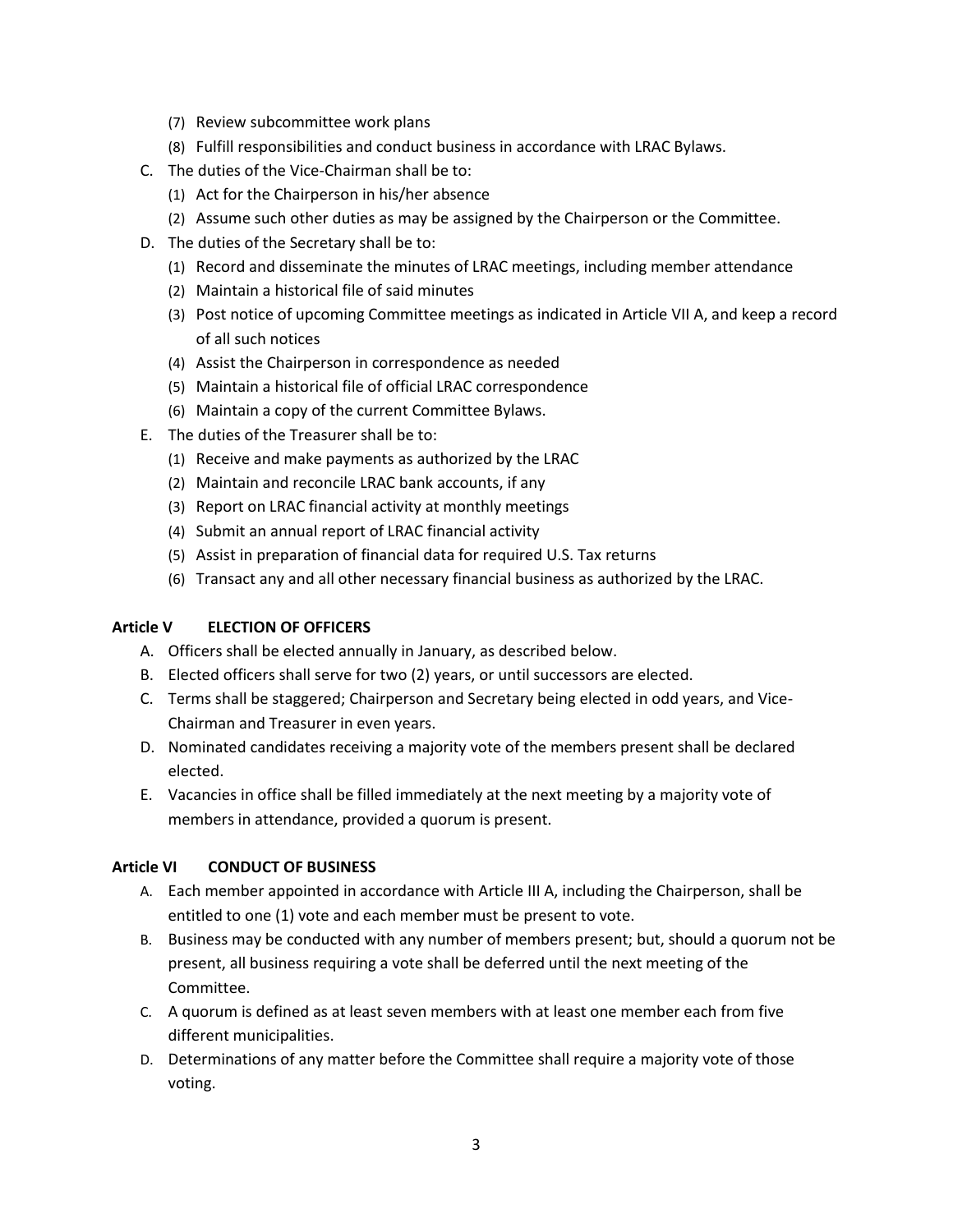E. The results of all decisions and votes made by the Committee shall be fully reported in the minutes.

#### **Article VII MEETINGS**

- A. All meetings shall be open to the public and properly posted according to RSA 91-A. The Secretary shall notify all municipalities listed in Article II B(1) of the meetings.
- B. Regular meetings of the Committee will be held monthly on a publicly noticed recurring day of each month, or as agreed upon at a prior meeting, provided that public notice of the altered meeting date is provided at least 48 hours in advance of the meeting.
- C. Regular meetings of the Committee shall be rotated among member towns, as decided at the prior meeting, or held at a central location, as decided by the Committee.
- D. The minutes of previous meetings shall be submitted for approval at the regular meeting, and any errors noted and corrections made, after which the regular order of business may be addressed. The reading of the minutes may be dispensed with and approved if there are no objections. Copies of the minutes shall be forwarded to each member prior to the next meeting. The Secretary shall maintain a file of corrected and approved minutes. Approved minutes shall be forwarded to the selectmen, town councilors or other appropriate municipal boards or commissions of member municipalities, the NHDES Rivers Coordinator, the NPS River Manager and the Committee's webmaster within 6 days following the meeting at which they were approved.
- E. Records shall be kept of member attendance.
- F. Special meetings of the Committee may be called by the Chairperson provided at least five (5) business days' notice of the time, place, and business of said meeting is given to each member and each representative municipality.
- G. In the event that an issue comes before the Committee that requires a confidential discussion in a non-public forum among Committee members, the decision to call a non-public session may be invoked. Specific purposes of a non-public session may include, but are not limited to, personnel matters, land negotiations, and legal issues. During such non-public sessions the Committee may discuss the issue under consideration, and may take action or reach a formal decision on how to proceed in a non-public session. In order for a non-public session to be called, a majority of Committee members present at the meeting shall vote to enter into a nonpublic session. For the duration of the non-public session all non-Committee members shall leave the meeting, unless specifically requested to remain by the Committee. The proceedings of a non-public session shall comply with RSA 91-A:3.

#### **Article VIII SUBCOMMITTEES**

- A. Subcommittees may be formed by vote of the Committee at any time.
- B. Except as set forth in Article VIII E(2), all subcommittees shall be chaired by a member of the Committee, and may include additional Committee members as well as non-Committee members.
- C. Except as set forth in Article VIII E(4), subcommittees shall prepare and implement work plans, and report on activities and make recommendations to the full Committee.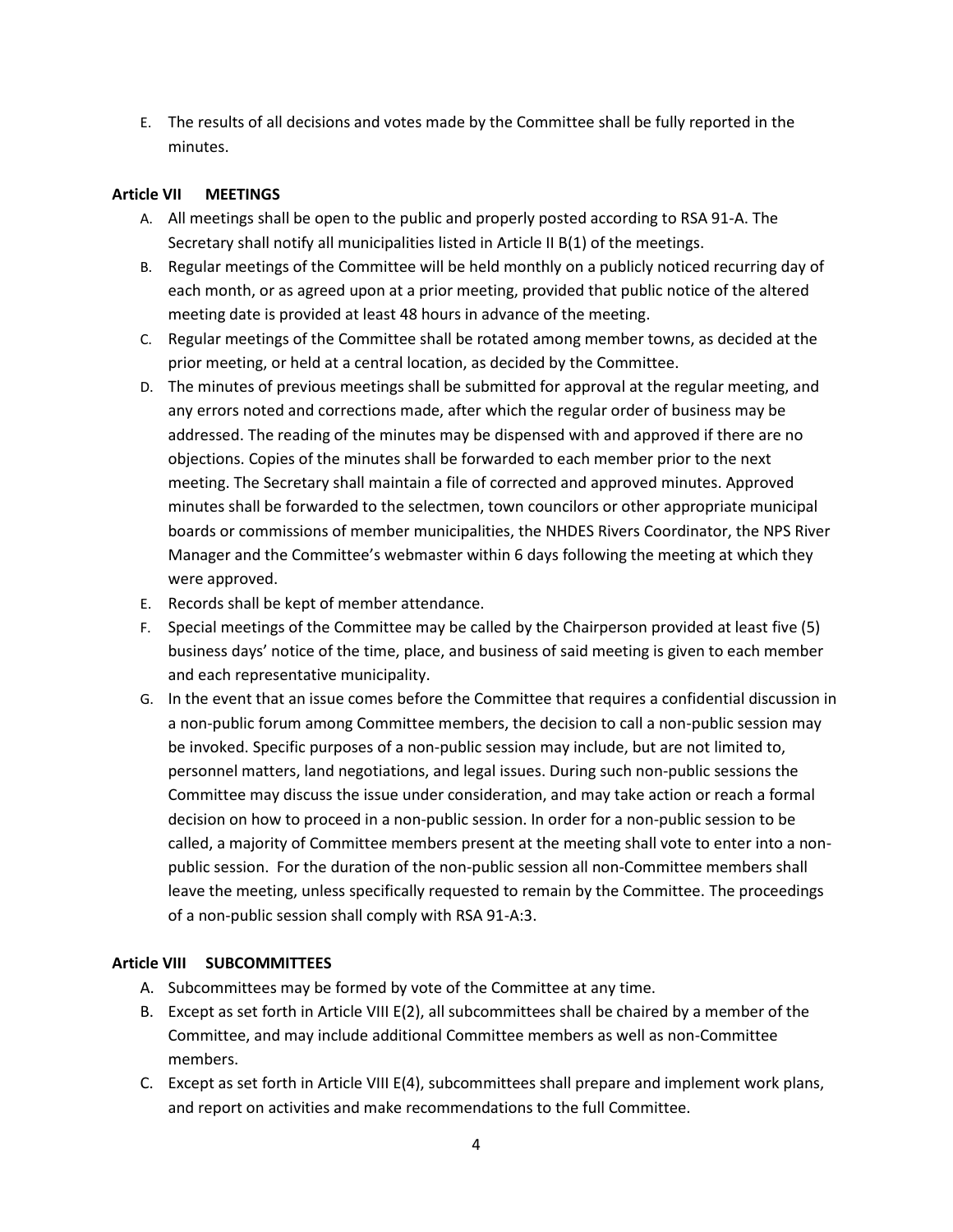- D. All subcommittee meetings shall be open to the public and posted and recorded in accordance with RSA 91-A.
- E. There shall be a standing subcommittee for all matters pertaining to management of those segments of the Lamprey River designated into the National Wild and Scenic River System under the Wild and Scenic Rivers Act (16 U.S.C. 1271-1287).
	- (1) The name of this standing subcommittee shall be the Lamprey River Wild and Scenic Subcommittee, hereinafter referred to as the "Wild and Scenic Subcommittee."
	- (2) Its membership shall consist of those Committee members appointed under Article III A who represent the local governing bodies of Durham, Epping, Lee, and Newmarket.
	- (3) The Wild and Scenic Subcommittee shall be the principal vehicle for coordination between the Committee and the National Park Service for all matters pertaining to management of the Lamprey River as a Wild and Scenic River, and shall be able to act independently in matters outside the purview of RSA 483.
	- (4) The Wild and Scenic Subcommittee may, but shall not be required to, comply with Article VIII C.
	- (5) The Wild and Scenic Subcommittee shall be responsible for coordinating the expenditure of any federal funds allocated by the National Park Service through cooperative agreements with the Lamprey River Watershed Association for the purpose of implementing the Wild and Scenic designation, and is authorized to elect its own treasurer for this purpose.
	- (6) In the event that an issue comes before the Wild and Scenic Subcommittee that requires a confidential discussion in a non-public forum for purposes including, but not limited to, personnel matters, land negotiations, and legal issues, the decision to call a non-public session may be invoked.

#### **Article IX CONFLICT OF INTEREST**

A. Any possible conflict of interest on the part of any member of the Committee shall be disclosed to the Committee and made a matter of record when the interest involves a specific issue before the Committee. The disinterested members will determine by simple majority vote whether a conflict exists and whether recusal is required. Where such a conflict of interest involves real or potential transactions less than five thousand dollars (\$5,000) in a fiscal year, a two-thirds vote of the disinterested members present is required to determine the issue before the Committee. Above \$5000, publication of the vote and the declared conflict of interest is additionally required, in regional publication(s). The minutes of the meeting shall reflect the disclosure of conflict, determination if conflict exists, the recusal and abstention from voting, and the actual vote upon the issue itself. Every new member of the Committee will be advised of this policy upon joining the Committee, and shall sign a statement acknowledging understanding of and agreement to this policy.

#### **Article X SUPPORT SERVICES**

A. The Committee may enter into agreement for services, funding or other support as approved by the Committee. [Ref. 483:8-a, III-a]